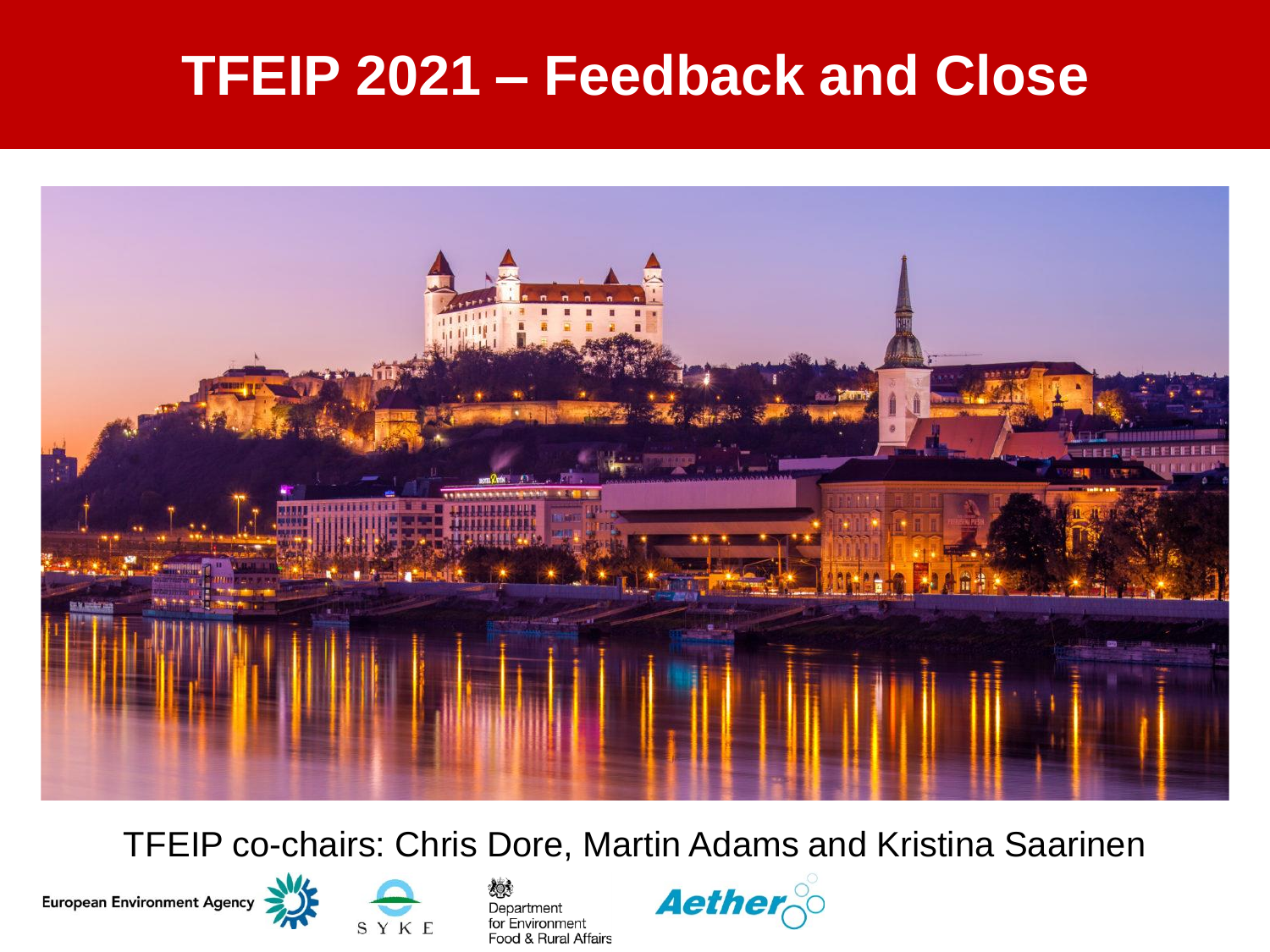# **1 Workplan: Core Tasks - EPs**



### **Combustion & Industry EP**

- "Official" update for **2H2 Food and Beverages** Guidebook chapter – to be added to the Guidebook website.
- **Ad hoc group** to be formed review **new guidance/methods for Solvents**

#### **Transport EP**

• "Official" updates to **Road Transport** and **Navigation** Guidebook chapters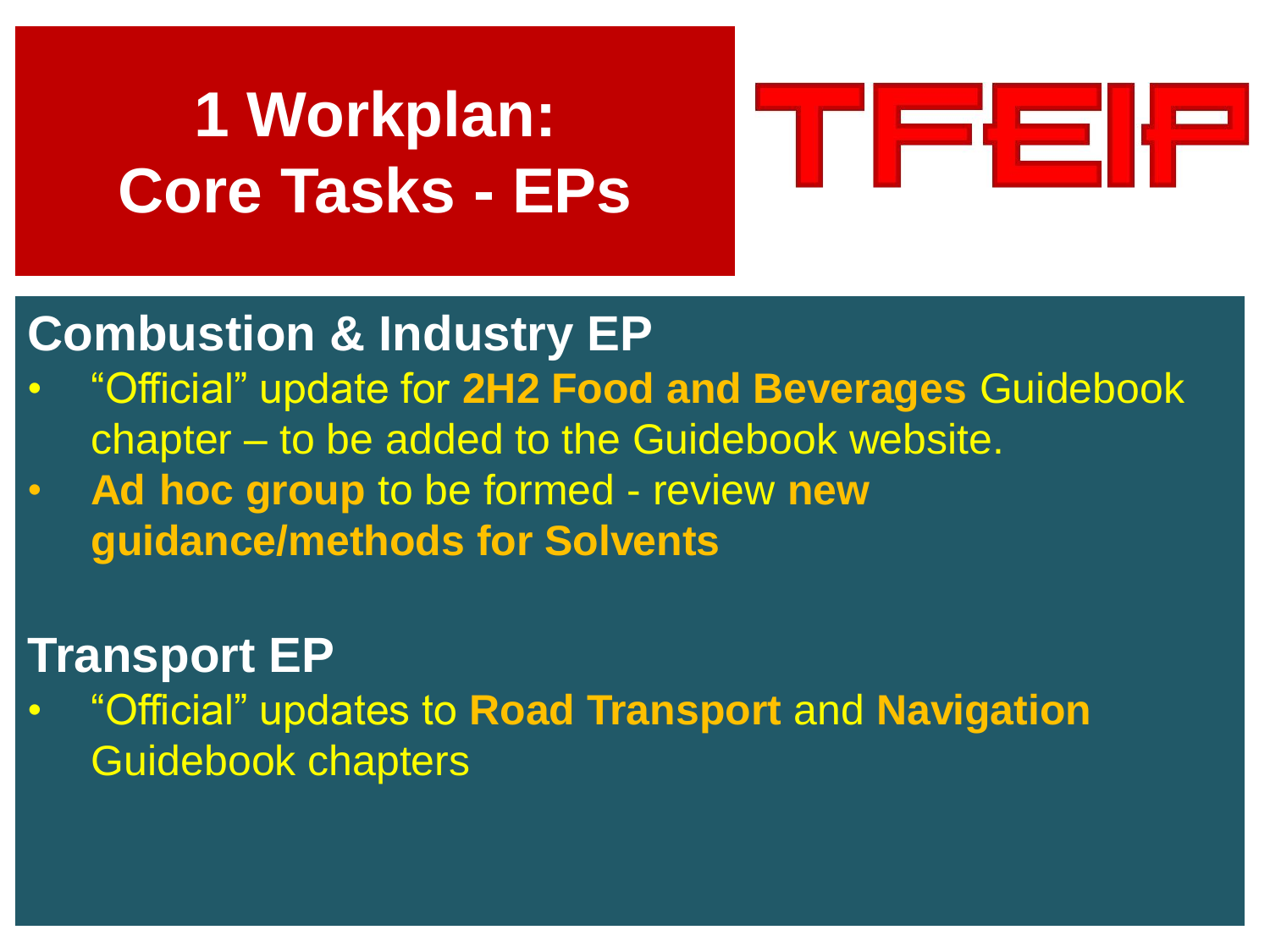# **1 Workplan: Core Tasks - EPs**



### **Agriculture & Nature EP**

- **NO EFs**  no change for direct emissions, add emissions from crop residues & indirect emissions (as per IPCC)
- **Marine NH**<sub>3</sub> not to be added to the Guidebook
- Further discussion needed on **manure import/export** and **livestock allocations** to 3B/6A – ad hoc group/webinar??

### **Projections EP**

• **Annex IV** reporting template – **ad hoc group** to prepare views ahead of TFEIP2022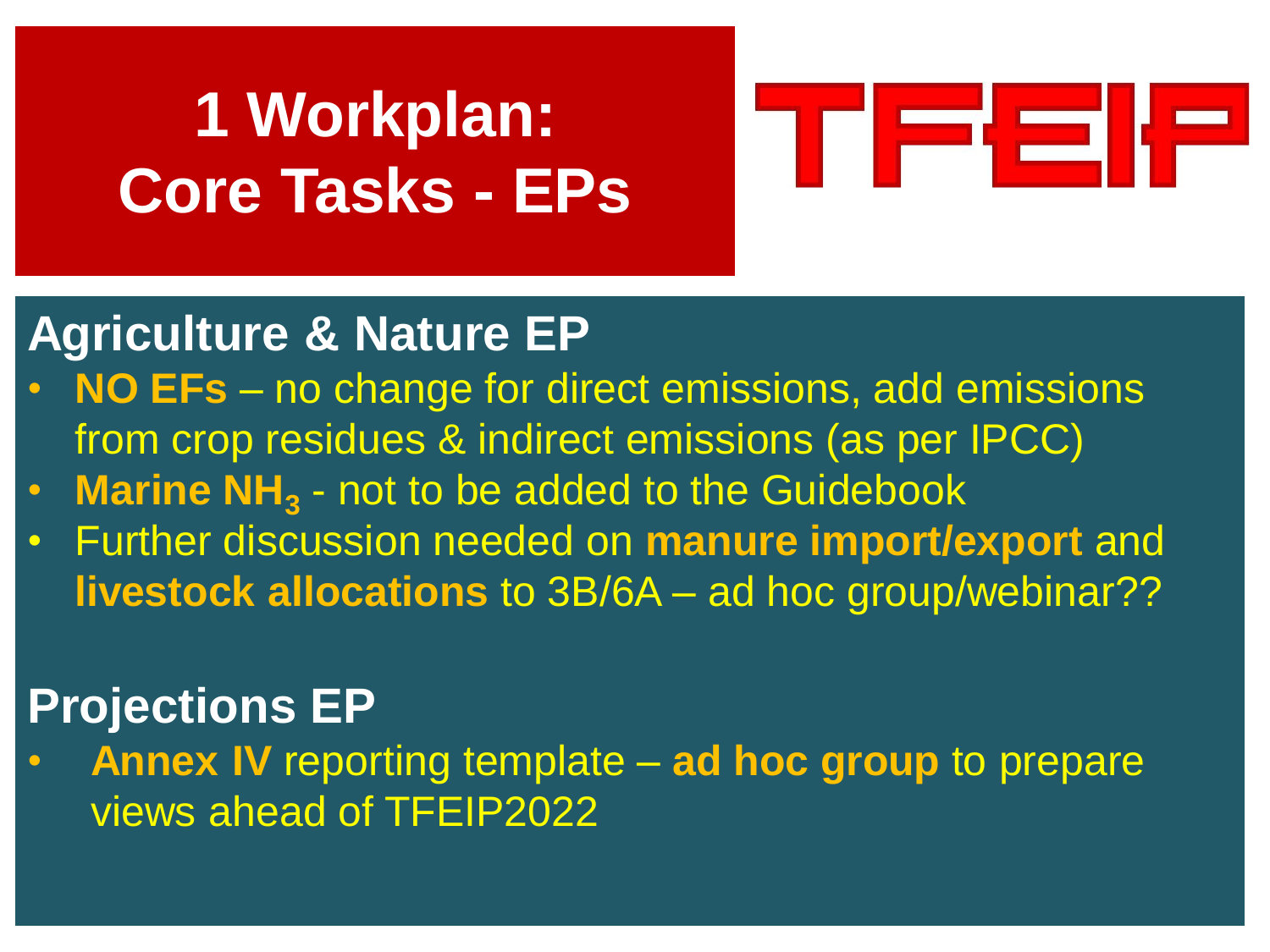## **1 Workplan: Core Tasks**



### **Planning the next EMEP/EEA Guidebook update**

- **TFEIP gathering information on priorities**
- Next version release in 2023

### **Outreach and Communications**

- Annual meeting, newsletter
- More webinars?
- Form a TFEIP Gothenburg Protocol Ad Hoc group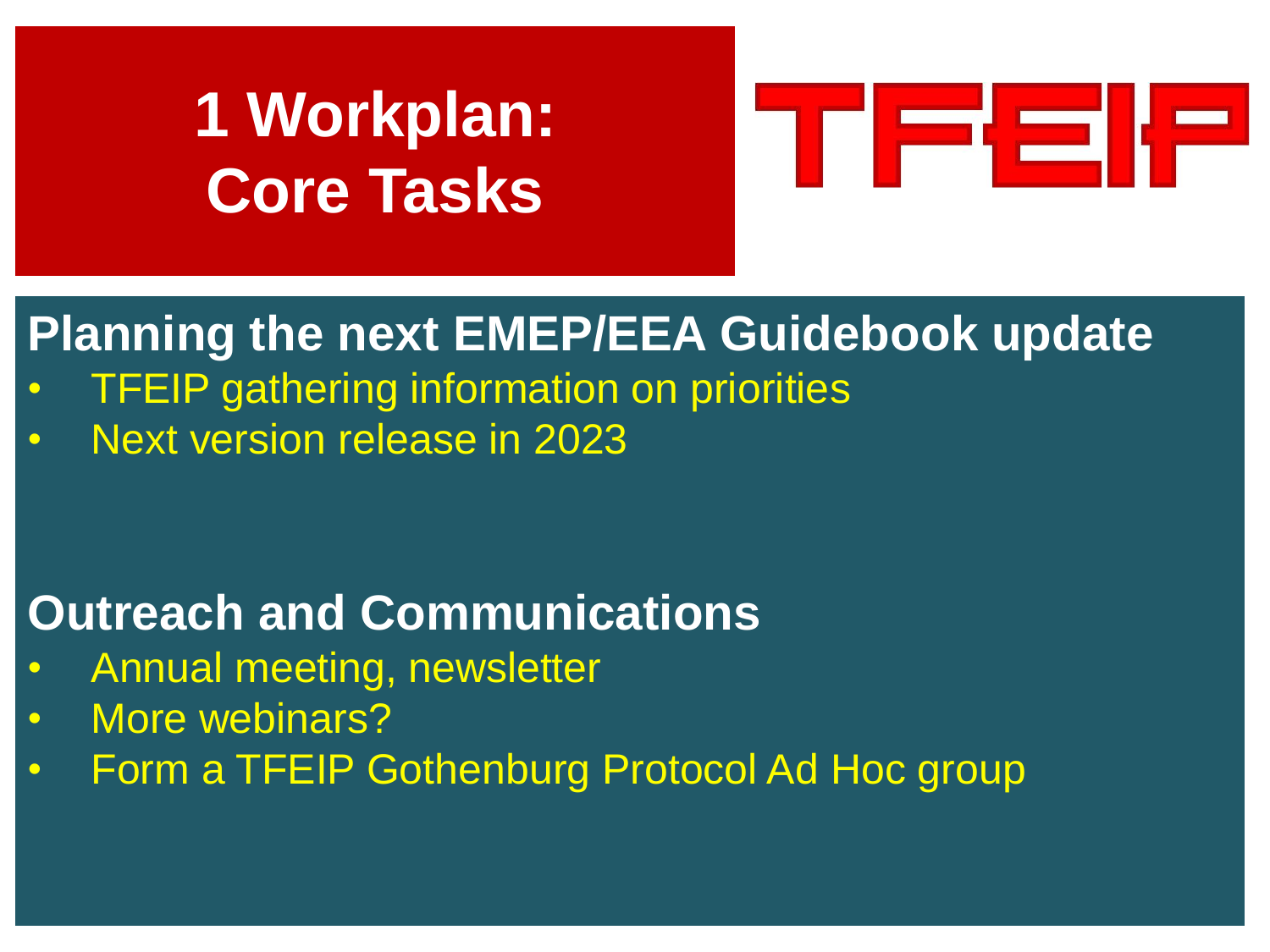# **1 Workplan: Review of the GP**



### **Planning our contribution**

• Form a "GP Review" ad hoc TFEIP group

#### **Three main tasks**

- 1. Is the **EMEP/EEA air pollutant emission inventory guidebook** sufficiently comprehensive and fit for purpose?
- 2. What is the current coverage and quality of **BC** (elemental carbon and organic carbon) emission reporting?
- 3. Provide "reflections" on the current **Emissions Reporting Guidelines**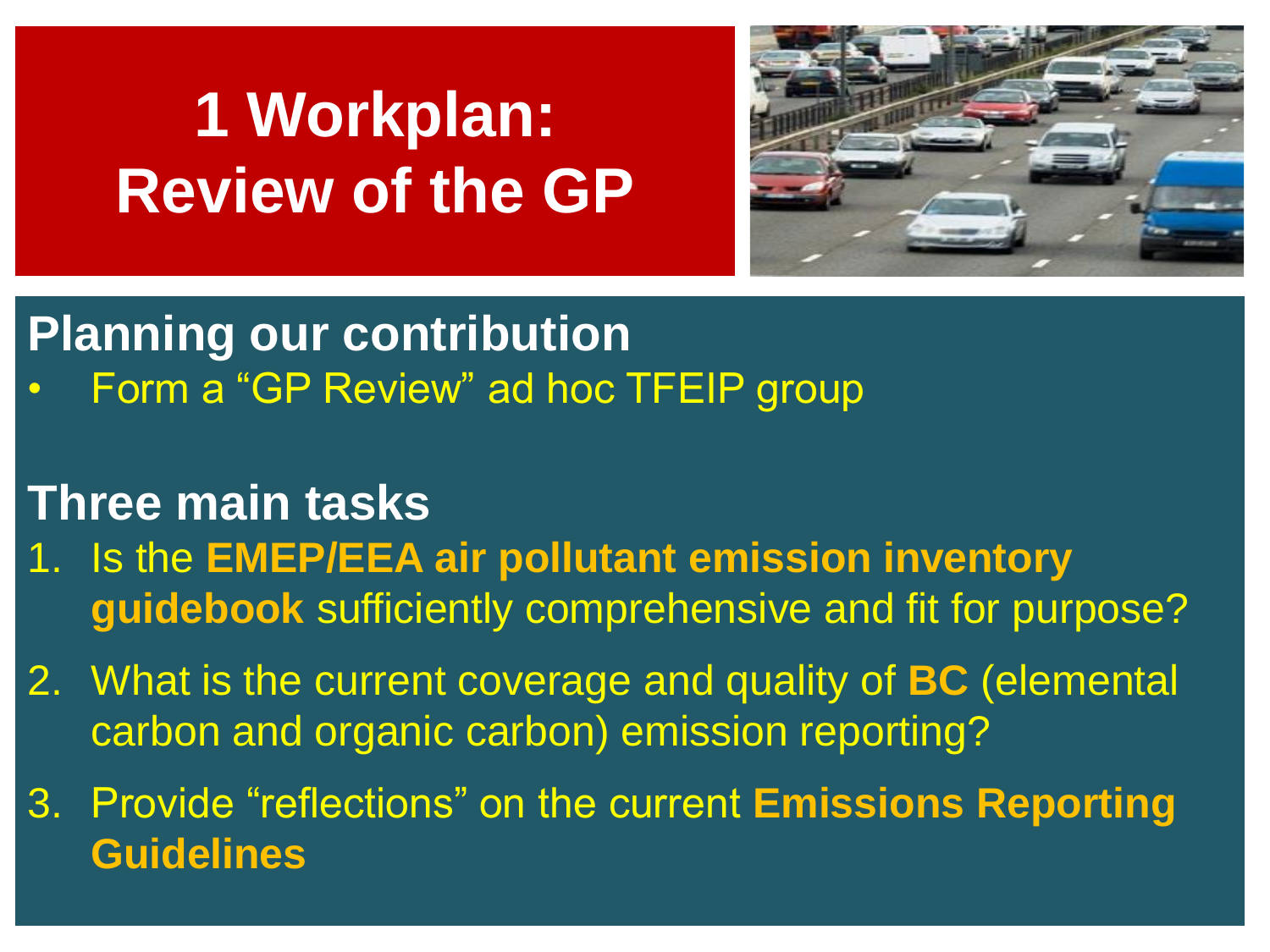# **1 Workplan: Review of the GP**



#### **Our approach**

- Issue a **questionnaire** to the TFEIP community: **June**
- Form the **GP Review ad hoc group**
- Plan & hold a **meeting/webinar: July**
	- Discuss the results of the questionnaire
	- Plan drafting
- Initial draft of TFEIP's input into GP review document: **Aug**
- "Reflections" on the reporting guidelines: **Dec – March? TBC**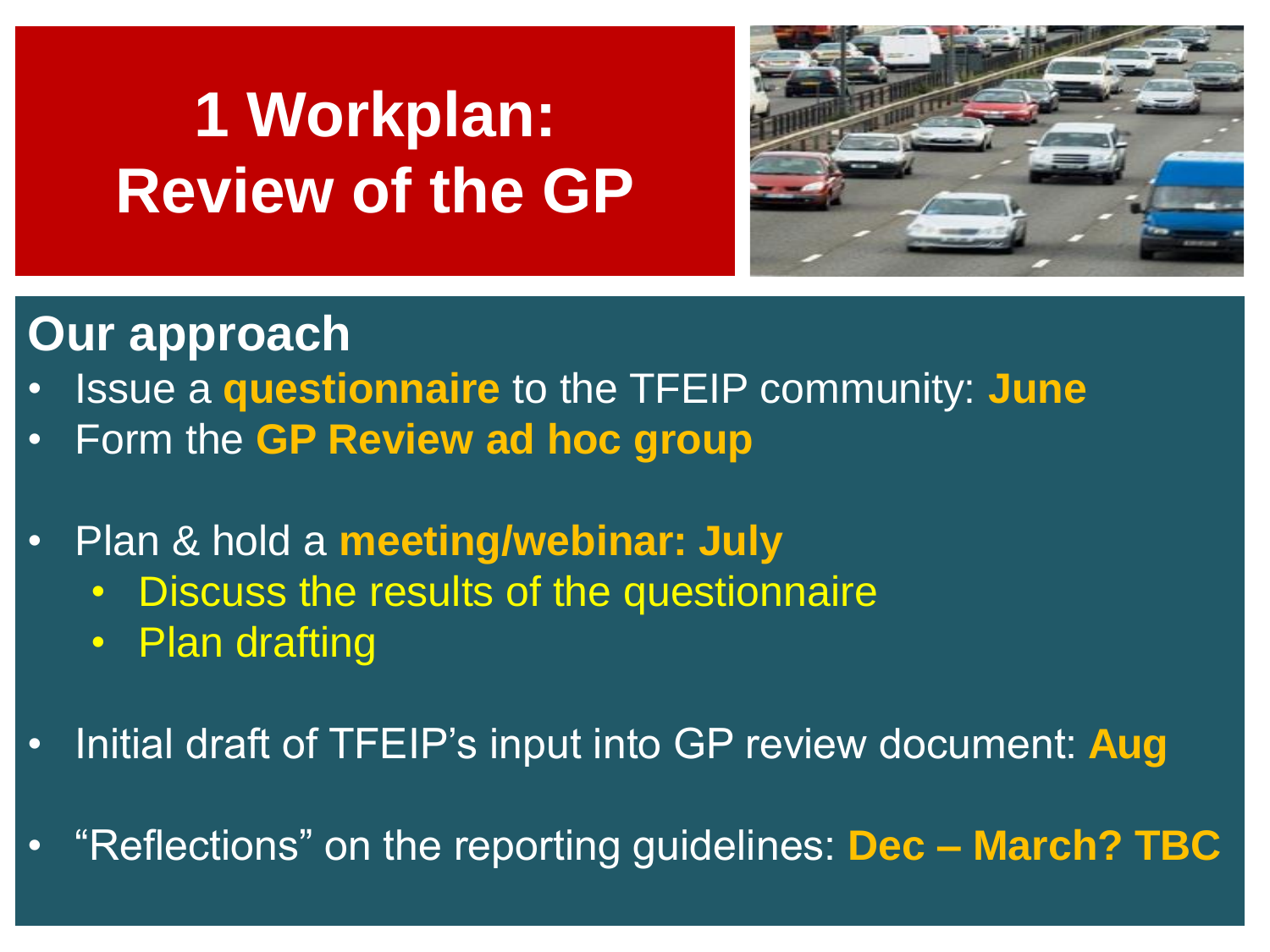### **10 Year Strategy: Priorities for next 10 years?**



**1. Improving the emissions inventory** *REPORTING*

- Improved targeting of the **review process**
- Stronger **institutional arrangements** in Parties?
- More detailed reporting e.g. **emissions split by activity**?

Form views when reviewing the reporting guidelines

• Would **software** help? Perhaps have a more detailed discussion at TFEIP 2022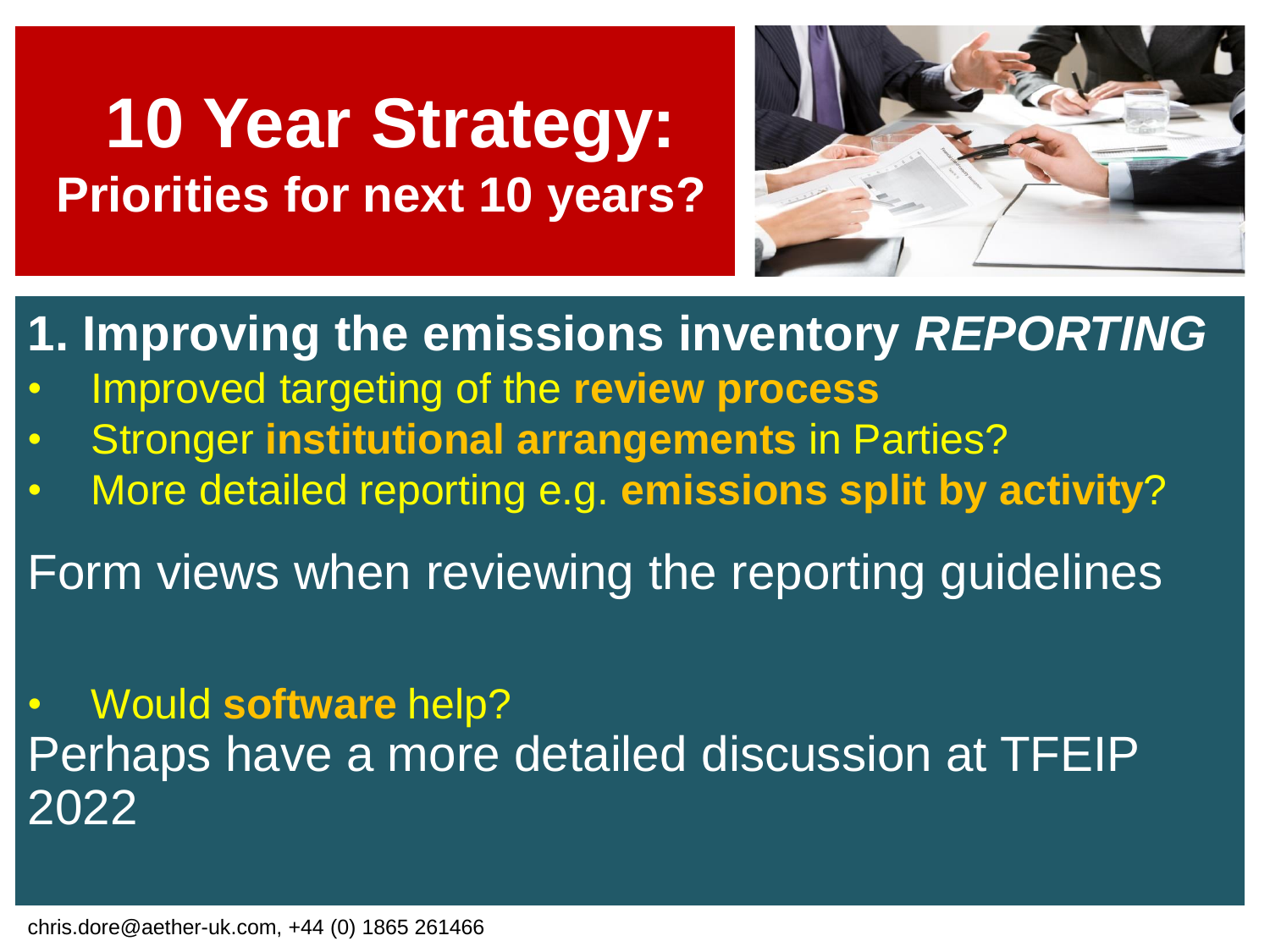### **10 Year Strategy: Priorities for next 10 years?**



- **2. Improving the** *SCIENCE* • Funding for the **EMEP/EEA Guidebook** • Improve ability to respond to **"initiatives"** across TFs/centres Raise these issues through the review of the GP
- Methodologies that better account for **Climate Change**? Focus for some of the Expert Panels
- Steering **source measurement programmes/research** • **Innovative data sources** to compile or verify inventories' Probably needs specific initiatives

chris.dore@aether-uk.com, +44 (0) 1865 261466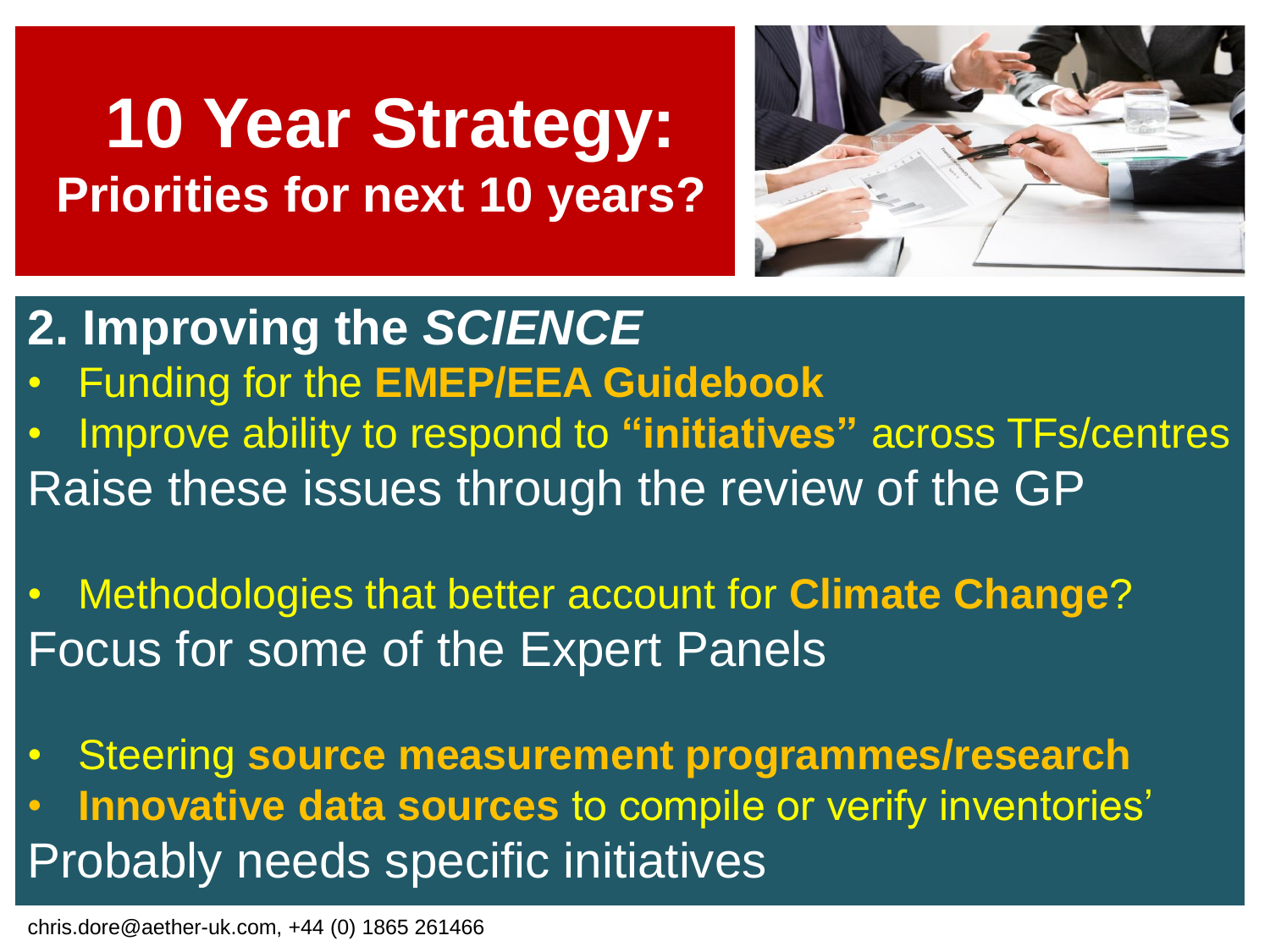### **Feedback slides**